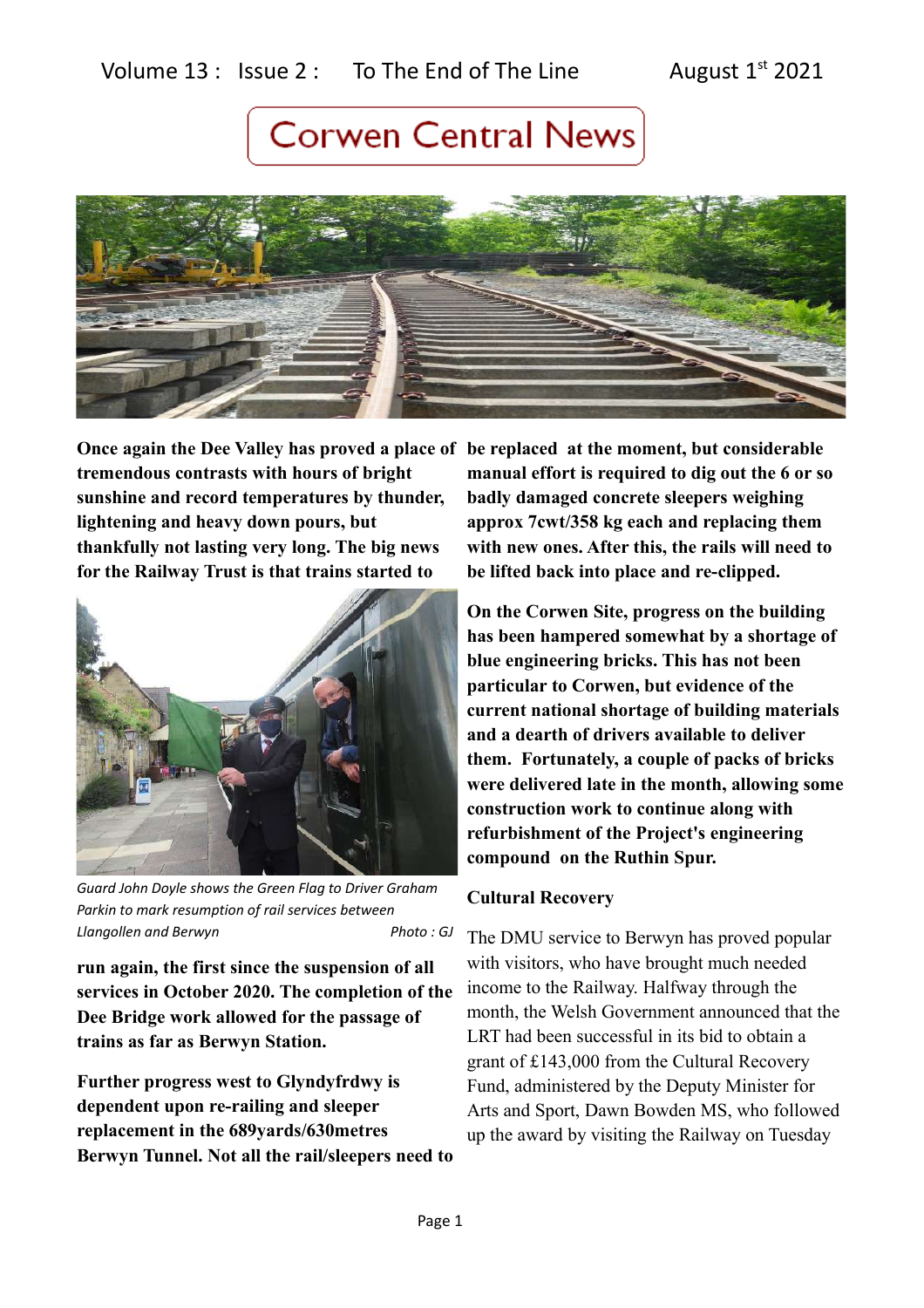### Volume  $13$  : Issue 2 : To The End of The Line August  $1^{st}$  2021

### **Corwen Central News**

July 20<sup>th</sup>. Ms Bowden met members of the Trust Board and took a trip on a special train to Berwyn.



*Deputy Minister Dawn Bowden MS with Trustees and volunteers at Llangollen Station Photo : Llanblogger*

Opportunities were taken to discuss the impact of the railway on Llangollen and the Dee Valley and how often it forms the backdrop to artistic and cultural activities in the area.

### **Carrier beams**

A major development for the station has been the delivery and installation of the canopy carrier



*Carrier beams ready for installation Photo: RDG*

beams, correctly using the facility provided by the recovered and restored Blackfriars columns (see CCNLs passim).



*RRV gets to work putting the carrier beams in place Photo : RDG*

The large steel girders stretch over all the columns and are fixed to the station building's frame to give a continuous bolting surface for the canopy. This will not only act as the building's roof but also give shelter to the platform access stairs. The steel



*Carrier beams in place bolted to the building frame Photo : PR*

work was, once again supplied and fitted by Barnett Engineering and craned into position using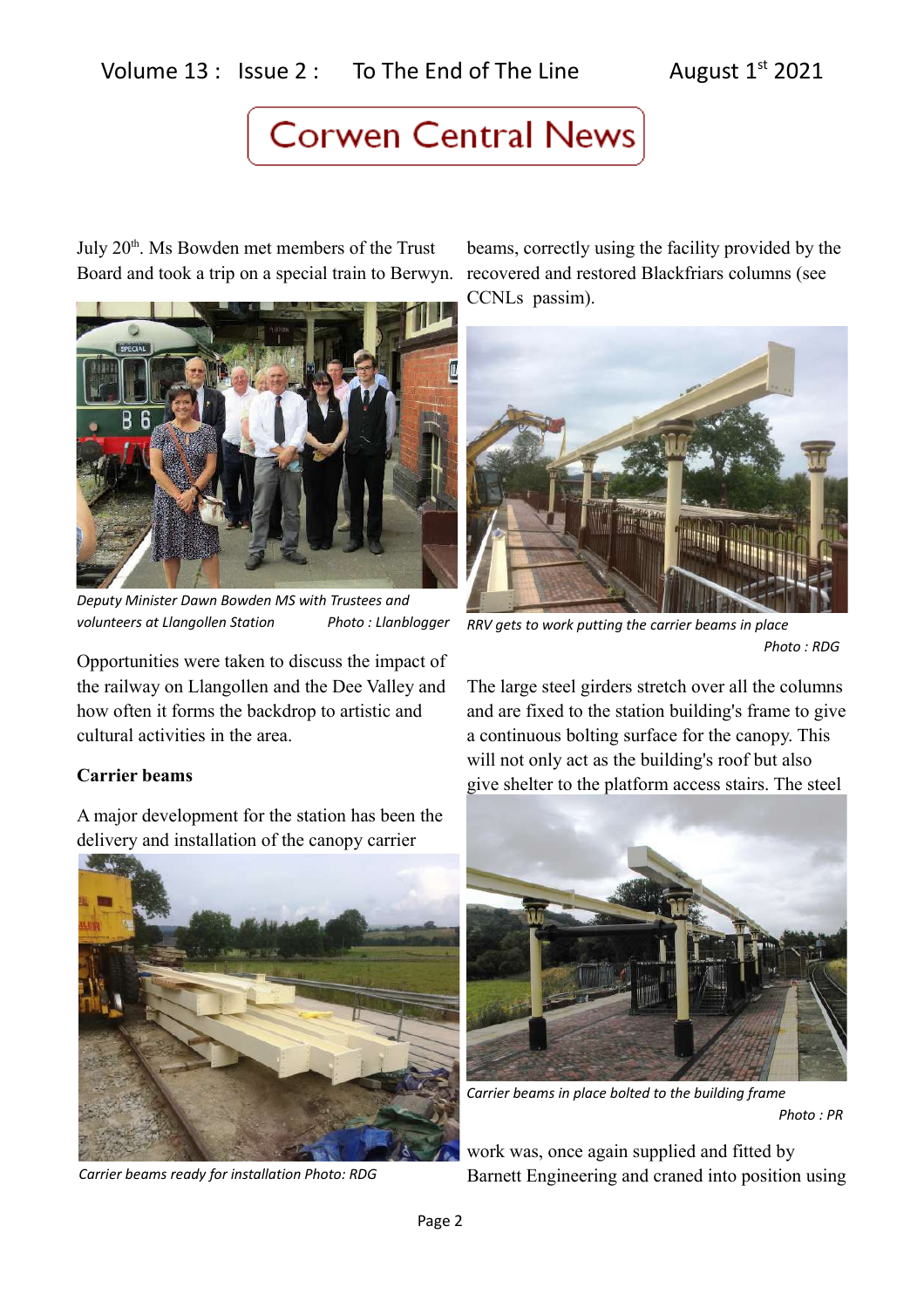## **Corwen Central News**

the Railway's resident RRV – CASE/Rexquote Superailer.

### **More Railway visitors**



*Rt.Hon. Amanda Milling MP (centre) and Simon Baynes MP (L) with Trustees and volunteers Photo: SB*

On Tuesday 27<sup>th</sup> July, the Conservative Member of Parliament for Clwyd South, Simon Baynes MP, welcomed the Conservative Party Chairman and UK Government Minister, Rt Hon Amanda Milling MP, on a socially distanced visit to Llangollen Railway following its reopening earlier this month.

Mrs Milling's visit came as part of her *Levelling Up Tour* – during which she is visiting areas which are part of the UK Government's *Levelling Up agenda* to provide jobs and opportunities across the whole of the UK. Llangollen Railway are part of an area bid for *Levelling Up* funding to help create opportunity and economic prosperity in Clwyd South. Mrs Milling was delighted to be revisiting an area in which she went to school and

particularly interested to hear about the work that the volunteers do for the railway and about the tourists who enjoy visiting it. She wished everyone well in their bid to the Levelling up Fund which if successful would help create opportunity and economic prosperity in the area.

### **Funding and Lucky Numbers**

| 1                                 |    | $2 \quad 3$ |    | 4567                 |          |  | -8 | 9    | 10 |
|-----------------------------------|----|-------------|----|----------------------|----------|--|----|------|----|
| 11                                | 12 |             |    | 13 14 15 16 17 18 19 |          |  |    |      | 20 |
| 21                                |    |             |    | 22 23 24 25 26 27 28 |          |  |    | - 29 | 30 |
| 31                                | 32 |             |    | 33 34 35 36 37 38    |          |  |    | 39   | 40 |
| 41                                |    |             |    | 42 43 44 45 46 47 48 |          |  |    | - 49 | 50 |
| 51                                | 52 |             |    | 53 54 55 56 57 58    |          |  |    | 59   | 60 |
| 61                                | 62 | 63          | 64 |                      | 65 66 67 |  | 68 | 69   | 70 |
| 71                                | 72 |             |    | 73 74 75 76 77 78    |          |  |    | - 79 | 80 |
| <b>Lucky Numbers</b>              |    |             |    |                      |          |  |    |      |    |
| This month's winning number is 20 |    |             |    |                      |          |  |    |      |    |

This month's winner of Lucky Numbers is **John Doyle**, a member of the Railway Trust and a train guard with **Number 20.** Many congratulations go to John on his win. The customary £50 cheque will be making its way to you soon.

The Project's treasurer , Paul Bailey, writes : "Elsewhere in this edition of CCNL you will see photos of the longitudinal beams being erected to hold the Platform Canopy. Inspite of an increased footfall of visitors calling to inspect the progress with both the "On Platform" Station Buildings and the Canopy, our donations have somewhat dried up although we are still in need of funds to complete the Canopy. This will not necessarily delay the opening of the Station but the canopy will not be completed until all the necessary funds have been raised. Thus anyone wishing to donate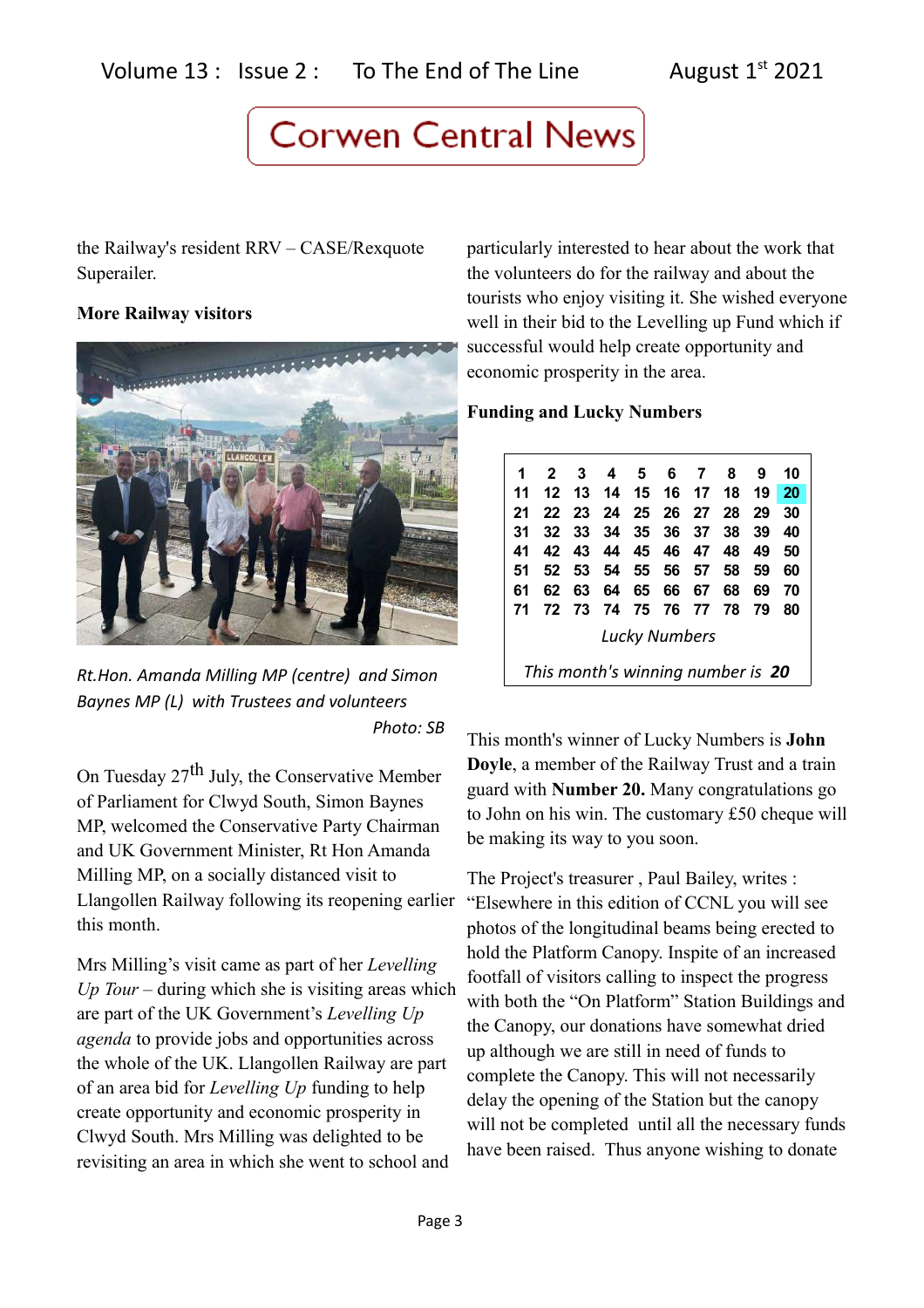# **Corwen Central News**

to our **Corwen Canopy Appeal should contact Paul** via any of the methods given below.

In a separate project **the Railway's Carriage and Wagon volunteers** have taken on the task of restoring **Mark1 Coach TSO 4316** from it's current dilapidated condition.



*"Cushion factory" aka Mk1 TSO 4316 Photo: PB*

Affectionately known as "*The Cushion Factory*" as it has for several years been the Railway's upholstery coach, it is planned to restore the Coach to include an Adapted Section for wheelchair users and our less able visitors to get the full experience riding with us on our trains through the Dee Valley.

With the Railway's volunteers providing all the labour, it is estimated that **£10,000** will be required for the materials. Any surplus monies raised over and above what's required will be used towards the maintenance of our other Coaching Stock."

Again please contact Paul on the numbers below for payment options if you want to support this project. A new "*Cushion Factory*" will open in Pentre Yard in a demountable building donated by Welsh Water, formerly the control office at Corwen Sewage Treatment Works.

**Gift Aid is available on all donations to either the Corwen Station Platform Canopy or the Coach Appeal.**

*For donations to* **the Corwen Project especially the Canopy Appeal -** *Please make cheques payable to CCRD (Corwen Central Railway Development ) and forward to the Llangollen Railway Trust, The Station, Abbey Road, Llangollen, LL20 8NS*

*For donations to the Coach Appeal, please make cheques payable to the Llangollen Railway Trust and and forward to the Llangollen Railway Trust, The Station, Abbey Road, Llangollen, LL20 8NS*

*If you want more details /payment options. on any of the appeals then please contact Paul Bailey on 01490 450271 or email "paulbaileywincham@yahoo.co.uk"*

### **End Piece**

A number of readers were intrigued by the item in last month's edition of CCNL which featured the origins of the Welsh name – *Yr Wyddfa* – for Snowdon. So many places in Wales are associated with kings both real and imagined along with various Celtic and Ancient British Deities.

As in most of the predominantly oral societies Celtic/Welsh mythology and history were recorded orally by specialists such as druids (Welsh: derwyddon). This oral record has been lost or altered as a result of outside contact and invasion over the years. Much of this altered mythology and history is preserved in medieval Welsh manuscripts, which include the *Red Book of Hergest, the White Book of Rhydderch, the Book of*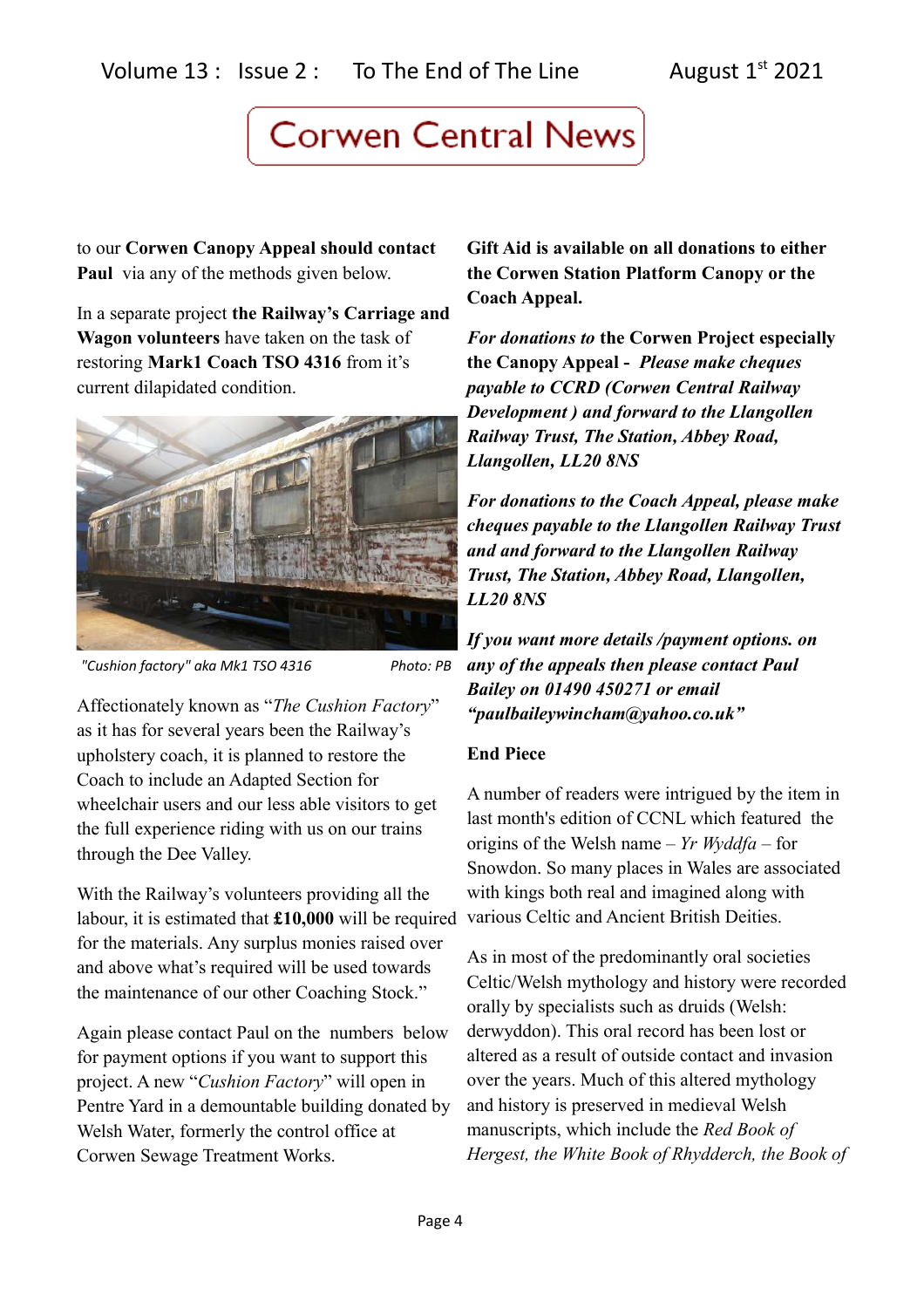### Volume  $13$  : Issue 2 : To The End of The Line August  $1^{st}$  2021

## **Corwen Central News**

*Aneirin* ( *see End Piece, CCNL July edition*) and the Book of Taliesin. Other works connected to Welsh mythology include the ninth-century Latin historical compilation *Historia Brittonum* ("History of the Britons") and Geoffrey of Monmouth's twelfth-century Latin chronicle *Historia Regum Britanniae* ("History of the Kings of Britain"), as well as later folklore, such as the materials collected in *The Welsh Fairy Book* by William Jenkyn Thomas (1908).



CARRAWDROOCH: COVENTINA'S WELL  *Maponos God of youth based on the Roman God Apollo*

The most famous collection of Welsh myths and legends the *Mabinogion* (18<sup>th</sup> century title) are collectively known as *The Four Branches of the Mabinogi.* - (*Pedair Cainc Y Mabinogi* ). These were based upon a collection of oral folk stories, set down in the  $11<sup>th</sup>$  century. They concentrate largely on the exploits of various British deities who have been Christianised into kings and heroes. The only character who appears in every branch is *Pryderi fab Pwyll*, the king of Dyfed, who is born in the first Branch and is killed in the fourth, and who is probably a reflex of the Celtic

god *Maponos*. The only other recurring character is Pryderi's mother *Rhiannon*, associated with the



*Rhiannon riding in Arberth. From The Mabinogion, translated by Lady Charlotte Guest, 1877*

A typical example of the art of story telling is to be found in the second branch of the *Mabinog*i where *Branwen*, sister of *Brân the Blessed,* King of



 *The Two Kings (sculptor Ivor Roberts-Jones, 1984) near Harlech Castle, Wales. Brân the Blessed carries the body of his nephew Gwern.*